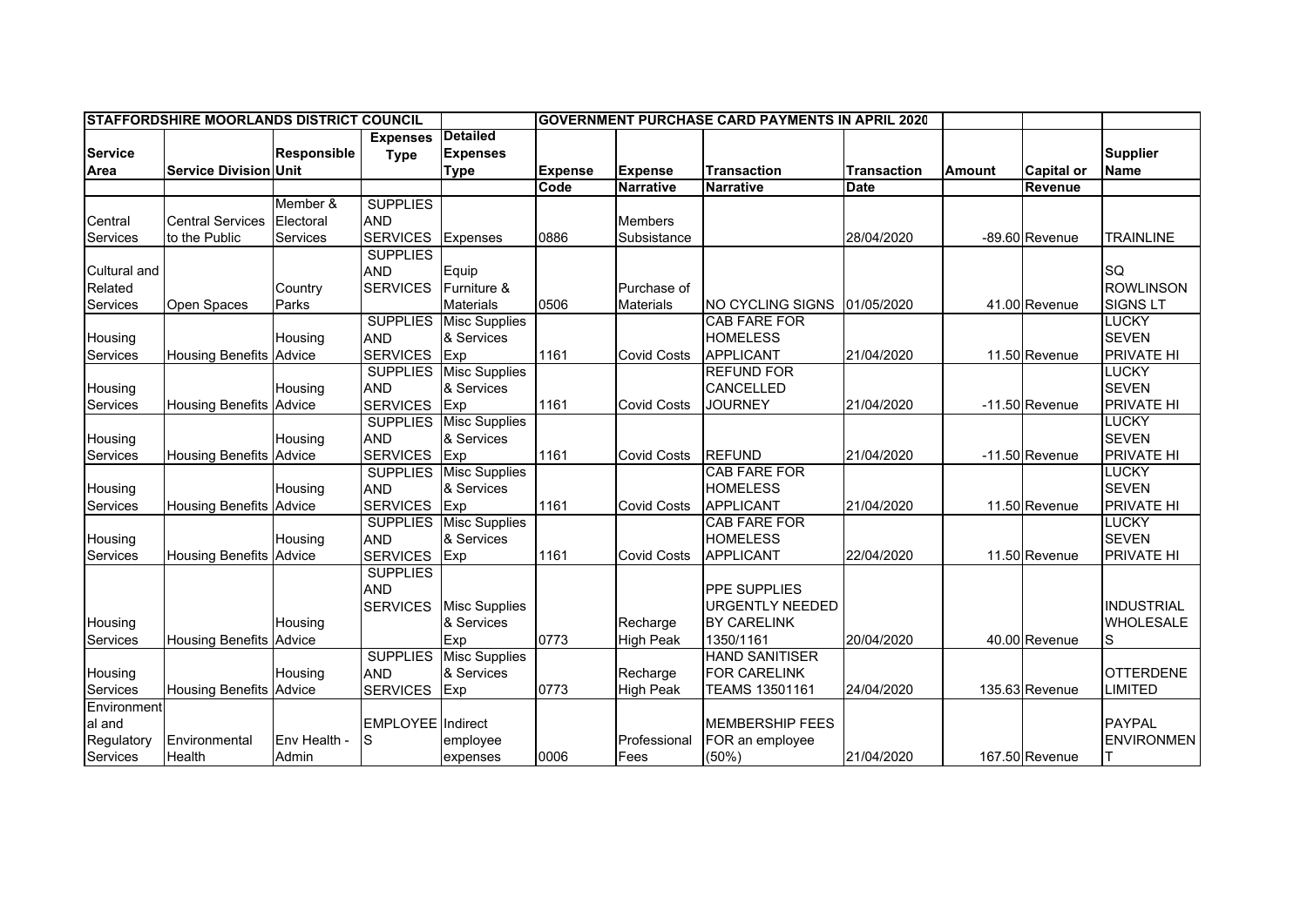| Environment     |               |                    | <b>SUPPLIES</b>          |                      |      |                   |                                  |            |                |                    |
|-----------------|---------------|--------------------|--------------------------|----------------------|------|-------------------|----------------------------------|------------|----------------|--------------------|
| al and          |               |                    | <b>AND</b>               | <b>Misc Supplies</b> |      |                   | <b>MEMBERSHIP FEES</b>           |            |                | <b>PAYPAL</b>      |
| Regulatory      | Environmental | Env Health -       | <b>SERVICES</b>          | & Services           |      | Recharge          | FOR an employee                  |            |                | <b>ENVIRONMEN</b>  |
| Services        | Health        | Admin              |                          | Exp                  | 0773 | <b>High Peak</b>  | $(50\%)$                         | 21/04/2020 | 167.50 Revenue |                    |
|                 |               | Post Entry         |                          |                      |      |                   |                                  |            |                |                    |
|                 |               | and                | <b>EMPLOYEE</b> Indirect |                      |      |                   | <b>SAFEGUARDING</b>              |            |                |                    |
| Central         | Corporate     | Corporate          | S                        | employee             |      |                   | LEVEL 4 TRAINING -               |            |                |                    |
| Services        | Management    | Training           |                          | expenses             | 0050 |                   | Staff Training an employee (50%) | 24/04/2020 | 30.00 Revenue  | <b>HSQE LTD</b>    |
|                 |               | Post Entry         | <b>SUPPLIES</b>          |                      |      |                   |                                  |            |                |                    |
|                 |               | and                | <b>AND</b>               | <b>Misc Supplies</b> |      |                   | <b>SAFEGUARDING</b>              |            |                |                    |
| Central         | Corporate     | Corporate          | <b>SERVICES</b>          | & Services           |      | Recharge          | <b>LEVEL 4 TRAINING -</b>        |            |                |                    |
| Services        | Management    | Training           |                          | Exp                  | 0773 | <b>High Peak</b>  | an employee (50%)                | 24/04/2020 | 30.00 Revenue  | <b>HSQE LTD</b>    |
|                 |               |                    | <b>SUPPLIES</b>          |                      |      |                   |                                  |            |                |                    |
|                 |               |                    | <b>AND</b>               | <b>Misc Supplies</b> |      |                   | <b>SPLIT - PRO SIGNAL</b>        |            |                | <b>PAYPAL</b>      |
| Central         | Corporate     |                    | <b>SERVICES</b>          | & Services           |      | Recharge          | USB 2.0 X 15 (HP)                |            |                | <b>CBCCOMPUT</b>   |
| Services        | Management    | <b>IT Services</b> |                          | Exp                  | 0773 | <b>High Peak</b>  | $(1360/0845)$ (50%)              | 10/04/2020 | 24.68 Revenue  | ER EB              |
|                 |               |                    | <b>SUPPLIES</b>          | Communicatio         |      |                   | <b>SPLIT - PRO SIGNAL</b>        |            |                | <b>PAYPAL</b>      |
| Central         | Corporate     |                    | <b>AND</b>               | ns &                 |      | Hardware-         | USB 2.0 X 15 (SM)                |            |                | <b>CBCCOMPUT</b>   |
| Services        | Management    | <b>IT Services</b> | <b>SERVICES</b>          | Computing            | 0845 | <b>Misc</b>       | $(50\%)$                         | 10/04/2020 | 24.67 Revenue  | ER EB              |
|                 |               |                    | <b>SUPPLIES</b>          |                      |      |                   |                                  |            |                |                    |
|                 |               |                    | <b>AND</b>               |                      |      |                   | <b>SPLIT - FAST</b>              |            |                |                    |
|                 |               |                    | <b>SERVICES</b>          | <b>Misc Supplies</b> |      |                   | ETHERNET 10/100                  |            |                |                    |
| Central         | Corporate     |                    |                          | & Services           |      | Recharge          | POE INJECTOR (HP)                |            |                | <b>PREMIER</b>     |
| Services        | Management    | <b>IT Services</b> |                          | Exp                  | 0773 | <b>High Peak</b>  | (1360/0845) (50%)                | 10/04/2020 | 8.47 Revenue   | <b>FARNELL</b>     |
|                 |               |                    | <b>SUPPLIES</b>          |                      |      |                   |                                  |            |                |                    |
|                 |               |                    | <b>AND</b>               |                      |      |                   | <b>SPLIT-FAST</b>                |            |                |                    |
|                 |               |                    | <b>SERVICES</b>          | Communicatio         |      |                   | ETHERNET 10/100                  |            |                |                    |
| Central         | Corporate     |                    |                          | ns &                 |      | Hardware-         | POE INJECTOR (SM)                |            |                | <b>PREMIER</b>     |
| Services        | Management    | <b>IT Services</b> |                          | Computing            | 0845 | <b>Misc</b>       | (50%                             | 10/04/2020 | 8.48 Revenue   | <b>FARNELL</b>     |
|                 |               |                    | <b>SUPPLIES</b>          | <b>Misc Supplies</b> |      |                   | SPLIT - BOX.CO.UK                |            |                |                    |
| Central         | Corporate     |                    | <b>AND</b>               | & Services           |      | Recharge          | IT EQUIPMENT (HP)                |            |                |                    |
| Services        | Management    | <b>IT Services</b> | <b>SERVICES</b>          | Exp                  | 0773 | <b>High Peak</b>  | $(1360/0845)$ (50%)              | 20/04/2020 | 36.32 Revenue  | <b>BOX LIMITED</b> |
|                 |               |                    | <b>SUPPLIES</b>          | Communicatio         |      |                   | SPLIT - BOX.CO.UK                |            |                |                    |
| Central         | Corporate     |                    | <b>AND</b>               | ns &                 |      | Hardware-         | IT EQUIPMENT (SM)                |            |                |                    |
| <b>Services</b> | Management    | <b>IT Services</b> | <b>SERVICES</b>          | Computing            | 0845 | <b>Misc</b>       | (50%                             | 20/04/2020 | 36.32 Revenue  | <b>BOX LIMITED</b> |
|                 |               |                    | <b>SUPPLIES</b>          |                      |      |                   |                                  |            |                |                    |
|                 |               |                    | <b>AND</b>               | Communicatio         |      |                   |                                  |            |                |                    |
| Central         | Corporate     |                    | <b>SERVICES</b>          | ns &                 |      |                   | <b>SSL SECURITY</b>              |            |                | <b>PAYPAL</b>      |
| Services        | Management    | <b>IT Services</b> |                          | Computing            | 6628 | <b>IT-Website</b> | <b>CERTIFICATE</b>               | 20/04/2020 | 398.00 Revenue | <b>TRUSTSIGN</b>   |